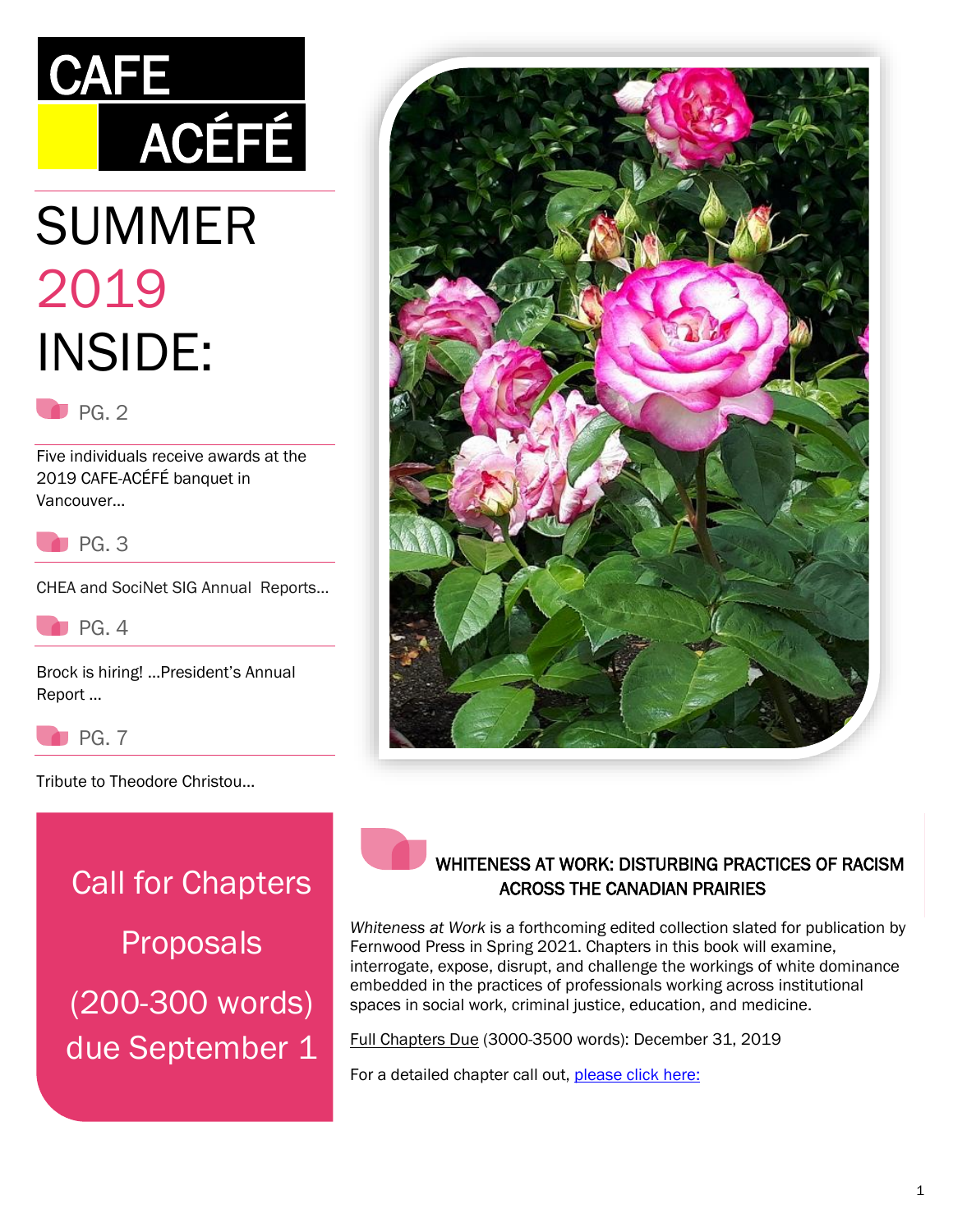# CONGRATULATIONS TO THE 2019 CAFE AWARD RECIPIENTS!



Congratualtions to Dr Pamela Rogers (University of Ottawa) - Recipient of the E. Lisa Panayotidis Dissertation Award in Foundations of Education

# 2019 CAFE DISTINGUISHED AWARD RECIPIENTS

At our annual CAFE-ACÉFÉ banquet in Vancouver on June 4, 2019, the following individuals were recognised for their contributions to Foundations in Education:

- Dr Pamela Rogers E. Lisa Panayotidis Dissertation Award in the Foundations of Education
- Dr Theodore Christou Distinguished Service Award
- Dr. Helen Raptis Outstanding Advising and Mentoring Award
- Mr. Scott Pollock & Dr. Marie-Hélène Brunet Publication Award for Single or Co-authored Journal Article
- Natalie Romanow, MEd Masters Thesis Recognition Award

#### Read more on our web site: [https://www.cafe-acefe.com/](https://www.cafe-acefe.com/award-recipients-2019)

It is a pleasure to acknowledge the exceptional work of this year's award recipients. We would also like to acknowledge the detailed and thoughtful work of the nominators in putting in the time and effort to recognize this work. In order to work towards the association's mission of promoting the foundations of education, taking the time to recognize exceptional work in our area is of paramount importance. I would also like to extend my deep appreciation to the members of the awards committees for each of the CAFE Awards. Your service is indeed a generous contribution to the life of CAFE and is greatly appreciated.

Jeannie Kerr, Chair, CAFE Awards Committee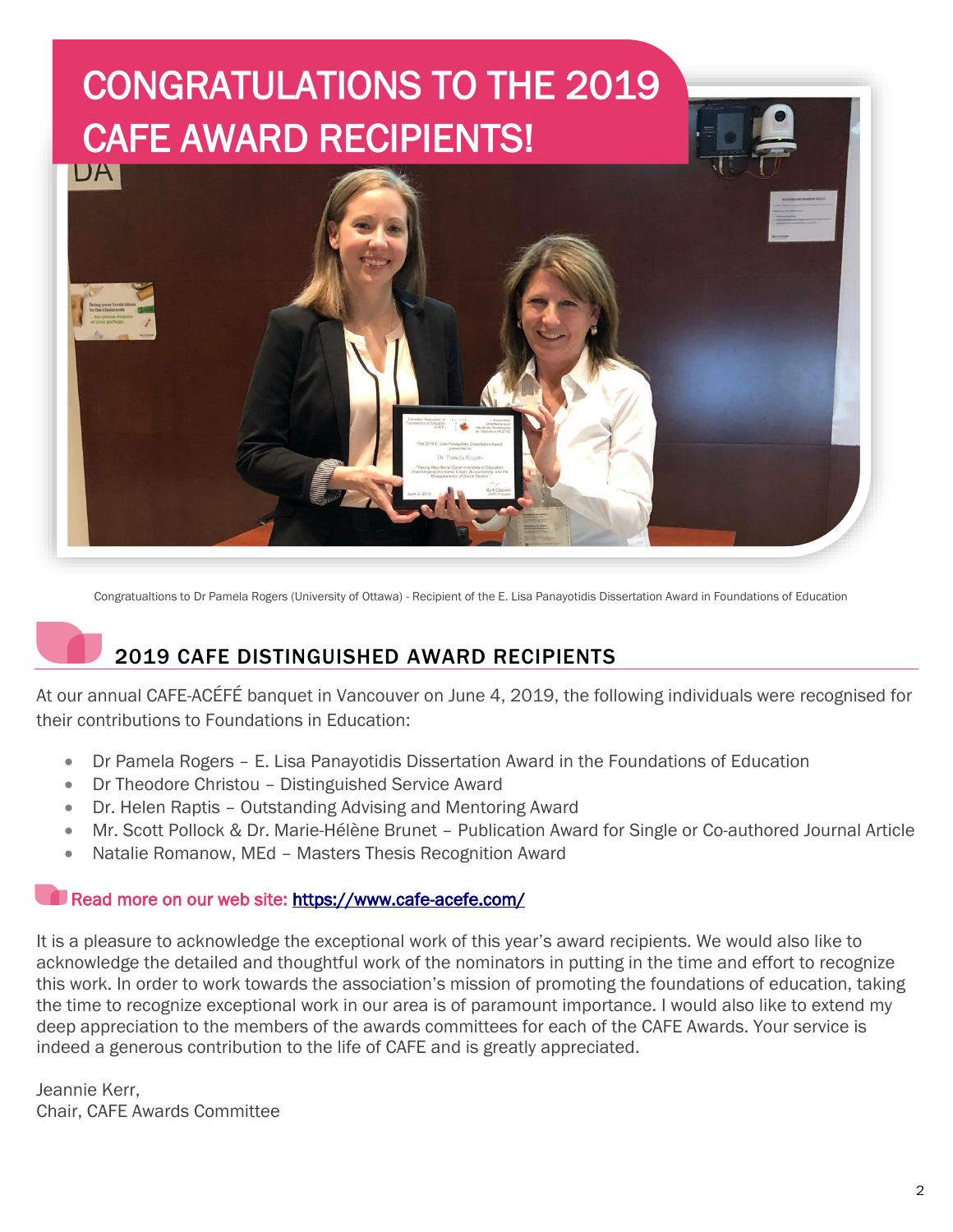# CANADIAN HISTORY OF EDUCATION ASSOCIATION/ ASSOCIATION CANADIENNE D' HISTOIRE DE L'ÉDUCATION 2019 REPORT FOR CAFE

Catherine Gidney and Alan Sears hosted a very successful CHEA/ACHÉ conference in Fredericton in October 2019. At the biennial general meeting, members approved a transfer of \$5000 to help support the association's journal *Historical Studies in Education/ Review d'histoire de l'éducation*. A motion was also passed to establish the E. Lisa Panayotidis Memorial Graduate Student Article Prize, open to any graduate student who published a peer-reviewed article or chapter (in English or French) in the field of Canadian history of education.

The CHEA/ACHÉ membership fee was set at \$50 for a 2-year term. In addition, a governance committee was struck (chaired by past president Catherine Gidney) to review the existing governance structure and make suggested revisions to be presented at the 2020 BGM.

The following individuals were acclaimed as the CHEA/ACHÉ Executive for 2018-2020: Helen Raptis (President), Shirley Van Nuland (Vice-President), Katie Gemmell (Secretary/Treasurer), Catherine Gidney (Past President), Funké Aladejebi (Atlantic Canada Representative), Catherine Duquette (Québec rep) – (later replaced by Anthony DiMascio), Thomas Peace (Ontario rep), Lindsay Gibson (Western Canada rep), and Mark Currie (Graduate Student rep).

#### The next biennial meeting will be held in Victoria, BC at the Laurel Point Inn, October 22nd to 24th, 2020. A

"save the date" email announcing the conference theme will be issued this summer.

Thank you to the following people for agreeing to sit on the 2020 planning committee: Sean Carleton, Penney Clark, Kurt Clausen, Anthony diMascio, Jason Ellis, Katie Gemmell, Mona Gleason, Alastair Glegg, Jason Price, and Katherine Rollwagen.

Respectfully submitted, Helen Raptis, PhD President, CHEA/ACHÉ



### SOCINET 2019 REPORT FOR CAFE

The past year has been a busy one for everyone on the SociNet executive. Our vice-president, Nichole Grant (University of Ottawa) has been completing her Ph.D., our secretary-treasurer, Pam Rogers (also from the University of Ottawa) did complete her Ph.D. and started working with the Canadian Teachers' Federation, and I continued in my penultimate year as Dean at the University of Manitoba. All this to say that, without the help of Dr. Ashley Pullman (post-doc fellow at the Graduate School of Public and International Affairs and the Education Policy Research Initiative at the University of Ottawa), the CAFE programme chair, Dr. Jason Ellis (UBC), and Mike Holden (U of C), we would have had a challenging time pulling our programme together this year. In fact, it should be noted that Ashley offered to do this important work back in the fall even though she had no formal position on the executive at the time. Hats off to Ashley, Jason, and Mike for their exemplary service not only to SociNet but to all of our associations!

SociNet received 24 paper submissions for Congress2019 and we accepted 16 (an acceptance rate of 67%) which is a real positive step forward for an organization that has had some challenges in the past keeping the momentum going from one Congress to the next. Papers ranged in topics as diverse as "Examining the Influence of Teachers' Religious Beliefs and Beliefs About Religion on Professional Practice" and "What Counts as Educational Success in Rural Communities: The Case of Tasmania" to "Racialized Habitus and Immigrant/Minority Youth" and "Workload Creep in the Humanities and Social Sciences: Academic Capitalism in Three Western Canadian universities".

I have been president of SociNet since it was created back in 2016 and am encouraged by the number of new and emerging scholars who are taking an active interest in our association. As I have said in recent email communications to the CAFE membership, our organization is looking for both sociologists and those who would describe themselves as "sociologically minded" to become more involved. All inquiries can be directed to me at *david.mandzuk@umanitoba.ca.* 

Respectfully submitted, David Mandzuk Ph.D. - President, SociNet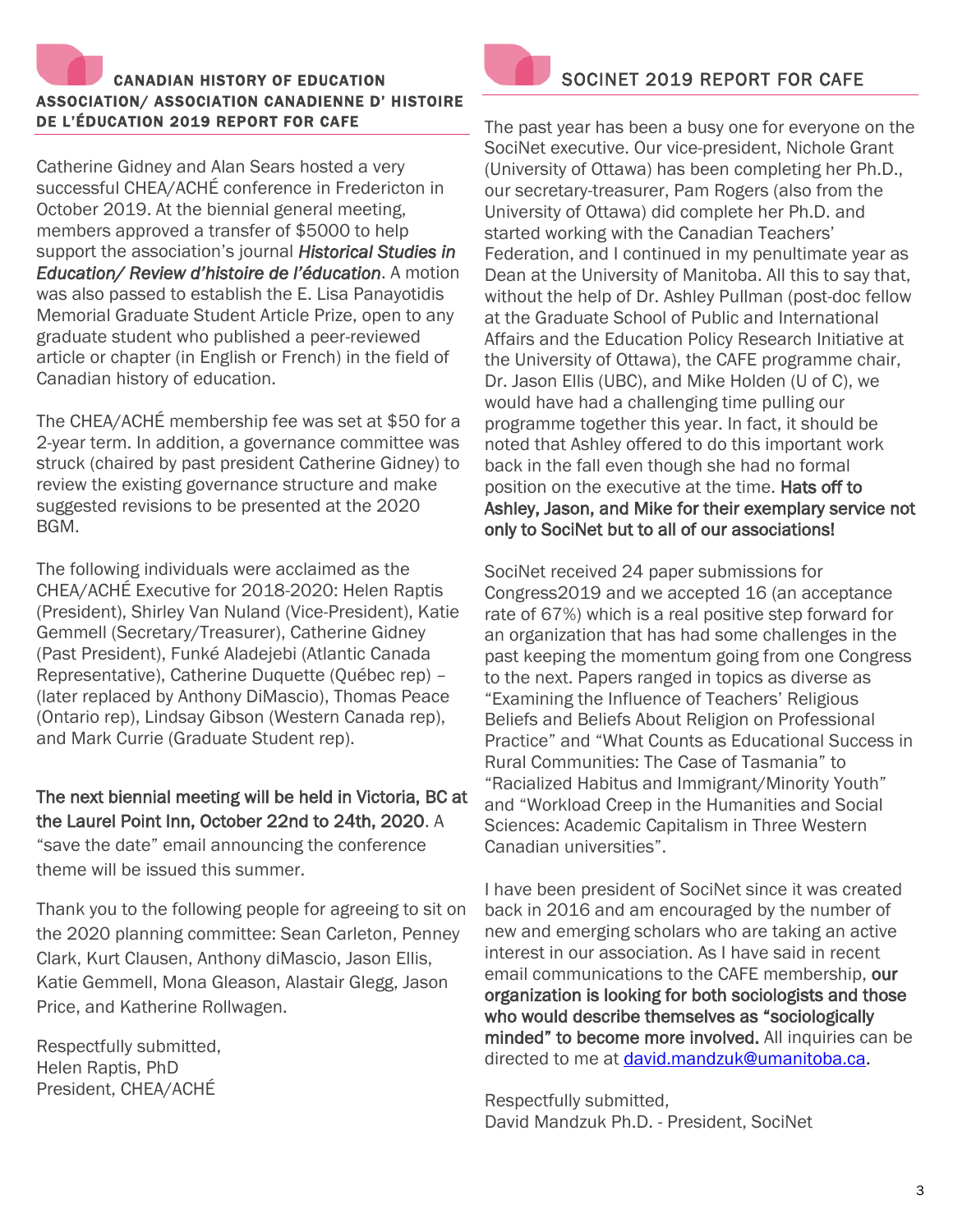## **Brock University Call for Instructor Positions in the Foundations of Education**

The following courses require instructors. If you have someone to recommend, please contact them and encourage them to apply. PhD students can apply to teach at the UG level with the explicit support from their advisor:

• EDUC 1F95 - Introduction to Foundations of Education [\(apply online](https://brocku.wd3.myworkdayjobs.com/en-US/brocku_careers/job/St-Catharines-Main-Campus/Education-Instructor-EDUC-1F95-Fall-Winter-D1_JR-1003909))

The following courses require the submission of a cover letter detailing their qualifications and identify course you wish to instruct. All applications are to be sent to Betty Chambers [bchambers@brocku.ca:](mailto:bchambers@brocku.ca)

- EDUC 3P00 Foundations of Curriculum
- EDUC 3P91 Pedagogy of Indigenous Arts
- EDUC 4P18 (Prereq for EDUC 4P28) Integrating Curriculum and Assessment Junior/Intermediate
- EDUC 4P19 (Prereq for EDUC 4P29- offered in the Spring) Foundations of Curriculum and Assessment - Intermediate/Senior
- EDUC 4P28 Twenty-First-Century Literacies Across the Junior-Intermediate Curriculum
- EDUC 5P11 Culture, Identity, and Pedagogy: Advancing a Lived Curriculum
- EDUC 5P21 Comparative and International Education
- EDUC 5Q97 Culminating Seminar in Educational Studies

#### More information can be found b[y here](https://static.wixstatic.com/ugd/35342b_01d0e98de8ba4d82a00e446e5359bff5.pdf)...

#### CAFE President's Report to CSSE – 2019



The Canadian Association of Foundations of Education/ l'Association canadienne pour l'étude des fondements en éducation (CAFE/ACÉFÉ) brings together scholarship and practice in educational history, philosophy, and sociology. Its purpose is the promotion of scholarship, teaching, and learning in these three fields across the Canadian landscape. As president of this association for the past 4 years, I wanted to begin this report by saying what a great privilege it has been to help bring these various perspectives together - largely in harmony - over this time. The success of this association has been a team effort, and I would like to thank all the members of the CAFE/ACÉFÉ 2018-2019 Executive for their contributions:

- 1st Vice President (Awards) Jeannie Kerr (2018-2020)
- 2nd Vice President (Conference) Jason Ellis (2018-2019)
- Secretary-Treasurer Frances Helyar (2017-2019)
- Past-President Ted Christou (2017-2019)
- CJE Representative Michelle Forrest (2017–2019)
- CJE Editorial Advisory Board Member Sandra Kouritzen (2018-2019)
- Member-at-Large (Communications) Cynthia Wallace-Casey (2018–2020)
- Member-at-Large (Special Events) Lynn Lemisko (2017–2019)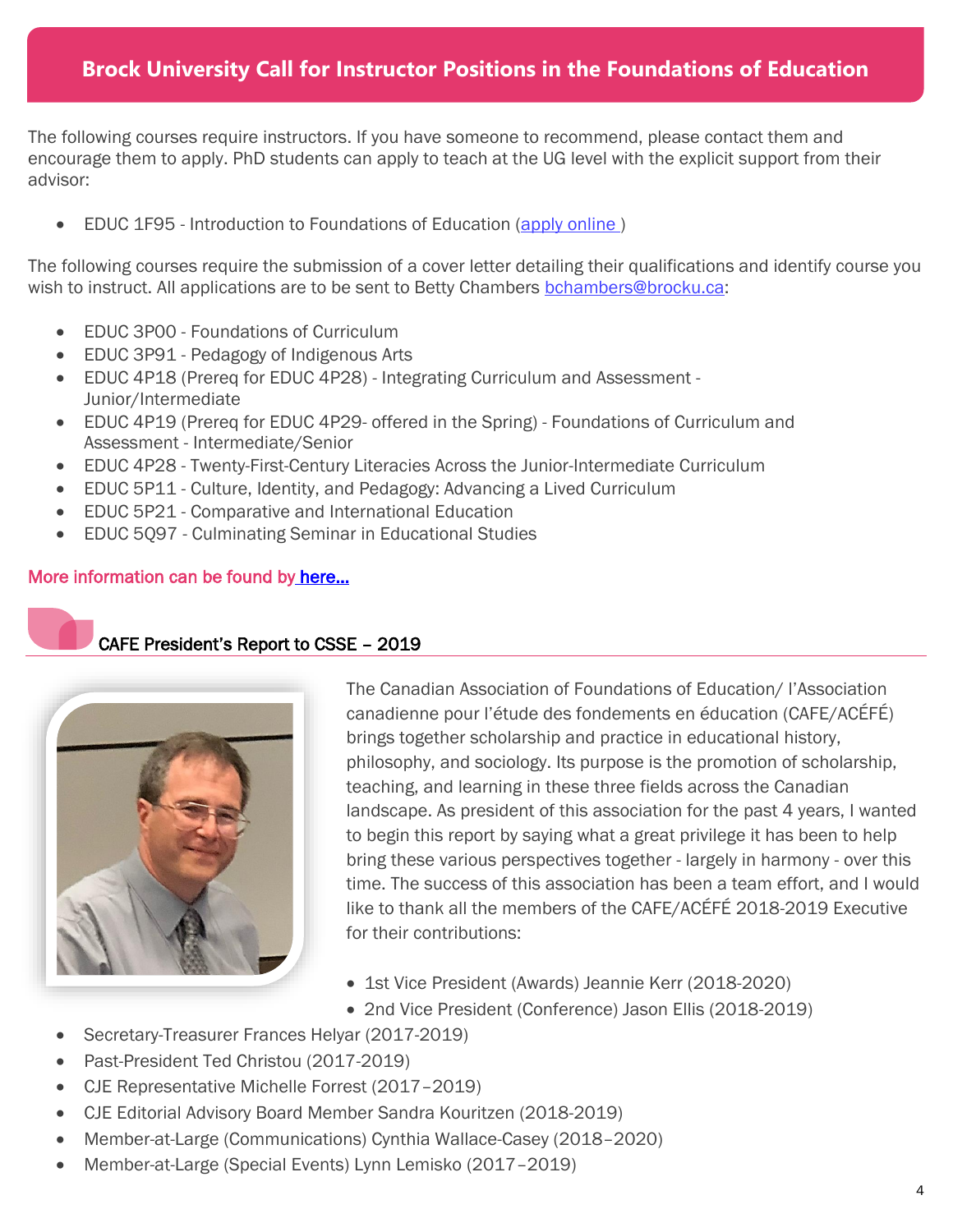- CHEA President Helen Raptis (2018-2020)
- CPES President Claudia Ruitenberg (2017-2019)
- Socinet President David Mandzuk (2017-2019)

#### Major Events & Initiatives 2018-2019

The CAFE AGM (May 2018) at the University of Regina A number of decisions were made (and some rejected) that will affect the functioning of the association as we go forward:

The Creation of a Nominating Committee: A committee, chaired by the PastPresident, was created to facilitate the nomination and recruitment of open CAFE positions to the Executive for each Annual General Meeting.

Re-defining the 2nd Vice President Position: In the past, it was necessary that this position be given to someone from the university hosting the CSSE annual conference. This meant an election every year. Two motions were passed that the position would be open to any CAFE member regardless of home institution, and that the position could last for 2 years if the incumbent so chose.

No Term Limits for CAFE Executives: A motion was brought forward to limit terms of executive members to 2 twoyear terms. Questions arose as to the line of succession and recruitment. In the end, it was decided that until these questions were worked out, no limits should be placed on terms (for fear of losing the executive entirely with no replacement).

#### Awards, 2018-2019

I am happy to report that even though the overall leadership of the Awards committees changed this past year, the transition was almost seamless. This is, in large part, due to the professionalism and collegiality of the two 1st Vice-Presidents: Shirley Van Nuland (2016- 2018) and Jeannie Kerr (2018-2020). Our 5 Awards Committees were able to come to a unified conclusion for both years, and awards have been/will be distributed at two separate venues: An earmarked Graduate Award and Keynote session and at the CAFE banquet.

#### Website & Bulletin

Launched in 2015, CAFE's website continues to expand as more archival material (i.e., past minutes, programs, awards, etc) becomes unearthed. It may be found at: http://www.cafe-acefe.com/. Cynthia Wallace-Casey, our communications officer, continues to place a good deal of back-material onto the site. I also wish to thank her for her great initiative in continuing to put out the informative CAFE Bulletin.

#### Earmarked CAFE Session at AERA

As part of American Educational Research Association conference held in Toronto in April of this year, CAFE conducted a session reserved for the Foundations. The theme of the session was entitled: "Peace, Order & Good Government vs Life, Liberty & the Pursuit of Happiness": A Presidential Panel. As the title suggested, it provided perspectives on the nature of educational plans and structures in faculties of education emerging from normative Canadian political ideals, and highlighted points of contrast with American ideals. Speaking on the panel were representatives from CAFE's three SIG's: Socinet's president, David Mandzuk; CHEA's past-president, Lynn Lemisko; and CPES' past program coordinator, Lauren Bialystok. It was moderated by the president of CAFE. A successful session, it attracted more than 50 participants, equally split between Canadians, Americans and academics from further abroad. I sincerely hope that this is just the beginning for continued collaboration between our 3 SIGs.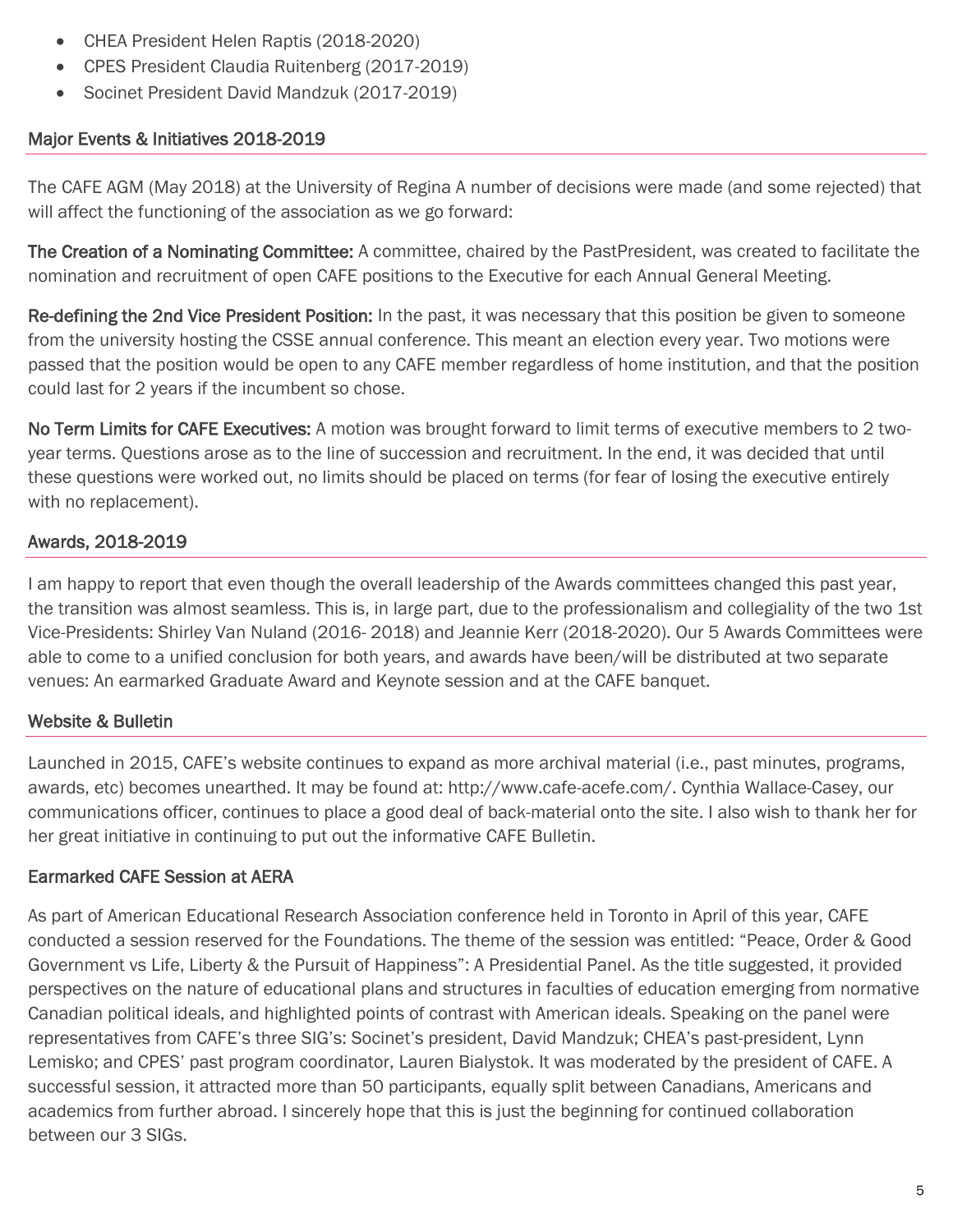#### Membership

Presently (May 2019), there are 241 members who are either on CAFE's roster, or have lapsed within the past few months. This is a 19 member increase since last year and a 17% 3 increase in the past two years. It is suspected that this fluctuation is greatly due to the location of the conference venue over the years.

| Year      | Regular | <b>Student</b> | Retired | Low            | International | Total |
|-----------|---------|----------------|---------|----------------|---------------|-------|
| 2015-2016 | 104     | 90             | 10      | 2 <sub>C</sub> |               | 226   |
| 2016-2017 | 104     | 75             | 10      |                |               | 200   |
| 2017-2018 | 118     | 79             | 13      | 10             |               | 222   |
| 2018-2019 | 117     | 90             | 16      | 16             | 14            | 241   |

#### 2019 Conference

A number of events have become entrenched in the CAFE program over the year. Some have been maintained or revitalized this year due to the return of members to this year's conference (the Doctoral Tribute Session; the Book Celebration; the CAFE Keynote). Others have been put on hiatus (the pre-conference; Emerging Scholars session).

In all regards, this conference will no doubt be a success this year – the numbers, the venue and sessions show it! For the special events on the program, we can thank Lynn Lemisko who has been the Member-at-Large for this area since 2015. For the staggering task of conference coordination, however, my highest praise goes to the Sisyphus of the program, our 2nd Vice-President, Jason Ellis.

In closing, I thank all the members that have contributed their much appreciated service to this association this past year, and look forward to its continuance, national influence, and unity.

Respectfully submitted, Kurt Clausen, CAFE president (2015-2019)



Check out the **[CAFE-ACÉFÉ web site](https://www.cafe-acefe.com/photo-gallery-2019)** for images from the 2019 annual banquet!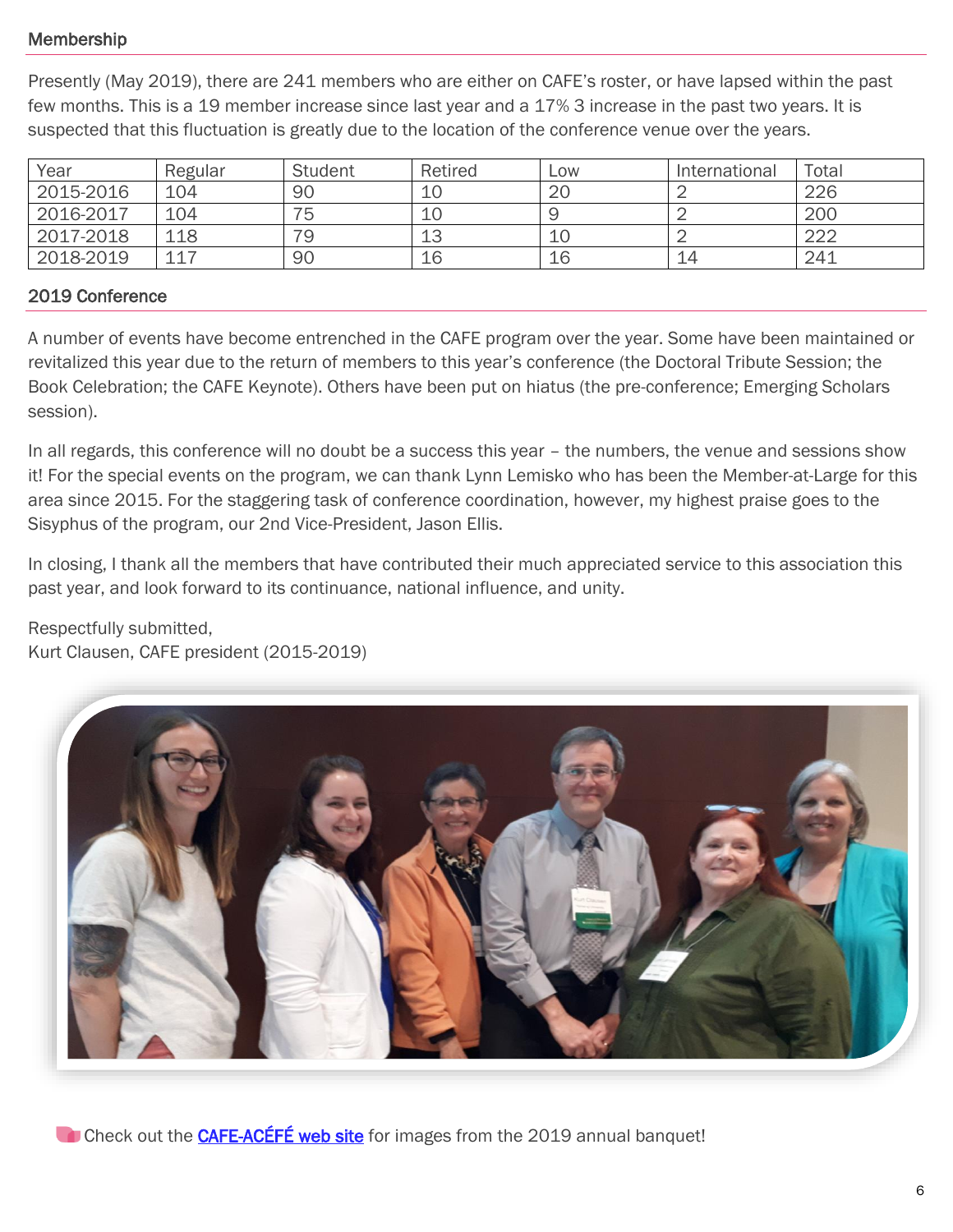

It is serendipity that our own past-president, Dr. Ted Christou should be receiving the Distinguished Service Award this year. It seemed like only a moment ago that I first met him at a CAFE Annual General Meeting. In fact, it was in 2008: the last time our conference was held at the University of British Columbia.

As we stood outside the meeting room, he introduced himself to Lynn Lemisko (our 2019 incoming president) and me, asking if we knew of ways for an "up and coming" doctoral student to become more involved in the association. Seeing the potential, the assembled members hastily created a "Student Representative" position, and nominated Ted to take on the role. Since this time he has gone on to fill just about every spot on the executive: 2<sup>nd</sup> Vice-President (2010-2012); Secretary-Treasurer (2012-13); 1<sup>st</sup> Vice-President (2013-2014); and President (2014-2015).

Until this year's AGM, Ted has acted as past-president (a term only surpassed in length by the inimitable Rod Clifton), acting as sage advisor and helping to revive the executive nominating committee. During this time, Ted has worked tirelessly to promote the cause of foundations in this country as author, editor and organizer, and he is well deserving of this award – although, to a member who has seemingly just reached his stride as a significant Canadian academic, this could hardly be equated to a lifetime achievement award.

Kurt Clausen, June 4, 2019